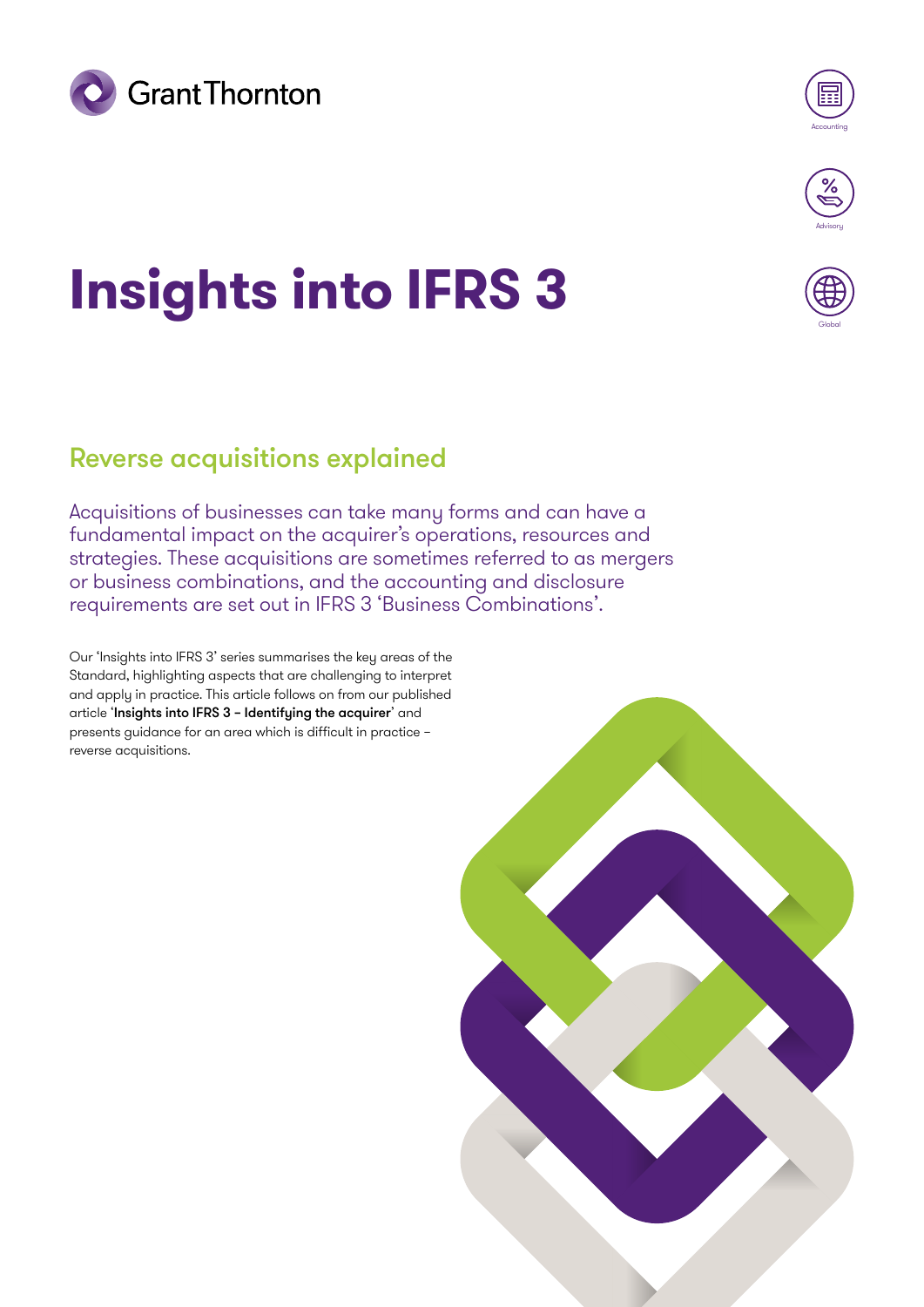# What is a reverse acquisition?

A reverse acquisition occurs when an entity that issues securities (the legal parent or the legal acquirer) is identified as the accounting acquiree, and accordingly, the legal subsidiary (or the legal acquiree) is identified as the accounting acquirer.

One situation in which reverse acquisitions often arise is when a private operating entity wants a fast-track to a public listing. To accomplish this, the private entity arranges for its equity interests to be acquired by a smaller, publicly listed entity. The listed entity carries out the acquisition by issuing shares to the shareholders of the private operating entity. After the

exchange of shares, the former shareholders of the private entity, as a group, hold the majority of the voting rights of the combined entity. In addition, the former shareholders of the private entity then appoint the majority of the members of the new combined entity's board. In this case, although the publicly listed entity issued shares to acquire the private entity, the listed entity will be identified as the accounting acquiree and the private entity as the accounting acquirer as the former shareholders of the private entity, as a group, have obtained the control over the combined entity.

This is explained in the following diagram:



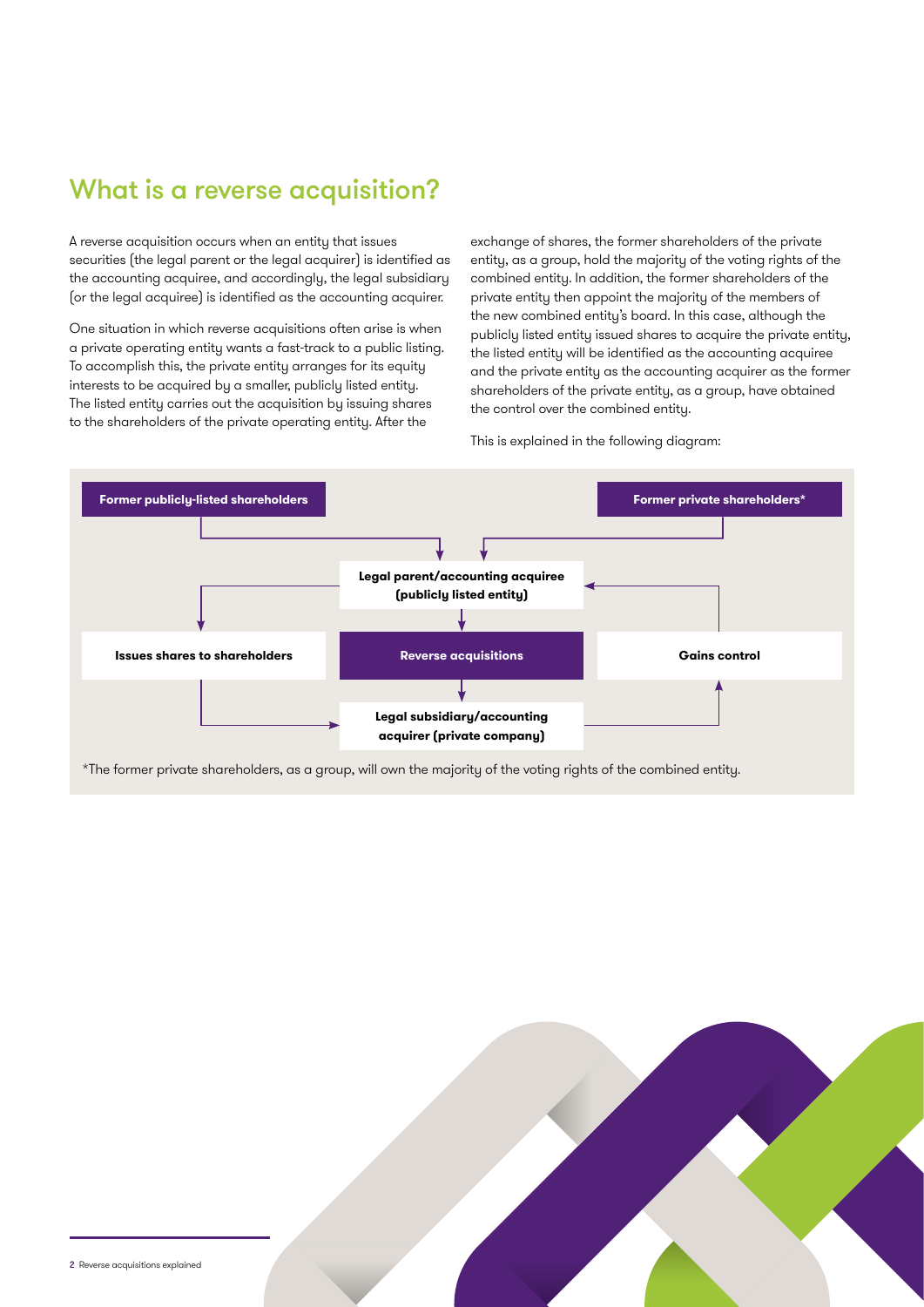The following example illustrates the above diagram:

#### **Example – Identifying the accounting acquirer**

Entity H, an operating entity looking to become public, arranges to be acquired by Entity S, a public listed, operating company. On 30 June 20XX, Entity S acquires all the equity instruments of Entity H in consideration of the issuance of 2.5 shares for each ordinary share of Entity H. All of Entity H's shareholders exchange their shares in Entity H.

The statement of financial position for both Entity S and Entity H before the transaction are as follows:

|                                            | <b>Entity S</b> | <b>Entity H</b> |
|--------------------------------------------|-----------------|-----------------|
| Current assets                             | 800             | 900             |
| Non-current assets                         | 1.200           | 3,500           |
| Total assets                               | 2,000           | 4,400           |
|                                            |                 |                 |
| Current liabilities                        | 400             | 800             |
| Non-current liabilities                    | 500             | 1,200           |
| <b>Total liabilities</b>                   | 900             | 2,000           |
|                                            |                 |                 |
| Shareholders' equity                       |                 |                 |
| Retained earnings                          | 500             | 1,200           |
| lssued equity                              |                 |                 |
| 200 ordinary shares                        | 600             |                 |
| 120 ordinary shares                        |                 | 1,200           |
| Total shareholders' equity                 | 1,100           | 2,400           |
| Total liabilities and shareholders' equity | 2,000           | 4,400           |

As Entity H has 120 ordinary shares outstanding at the date of the transaction, Entity S issues 300 ordinary shares in exchange for all the ordinary shares of Entity H (120 ordinary shares x 2.5).

Following the transaction:

- Entity S has 500 ordinary shares outstanding
- The former shareholders of Entity H own, as a group, 60% of the combined entity (300/500 ordinary shares)
- The former shareholders of Entity S own, as a group, 40% of the combined entity (200/500 ordinary shares)

This is illustrated below:



Assuming that for a shareholder to obtain control over Entity S, it needs to own the majority of the ordinary shares, in the current example, this means Entity S is the accounting acquiree (even if it issues the ordinary shares) and Entity H, the legal subsidiary, is the accounting acquirer.

This is explained by the fact that as the former shareholders of Entity H, as a group, owns the majority of the ordinary shares of the combined entity and Entity H has obtained effective control over Entity S. As such Entity S is considered, for accounting purposes, to have been acquired by Entity H. This transaction is therefore a reverse acquisition.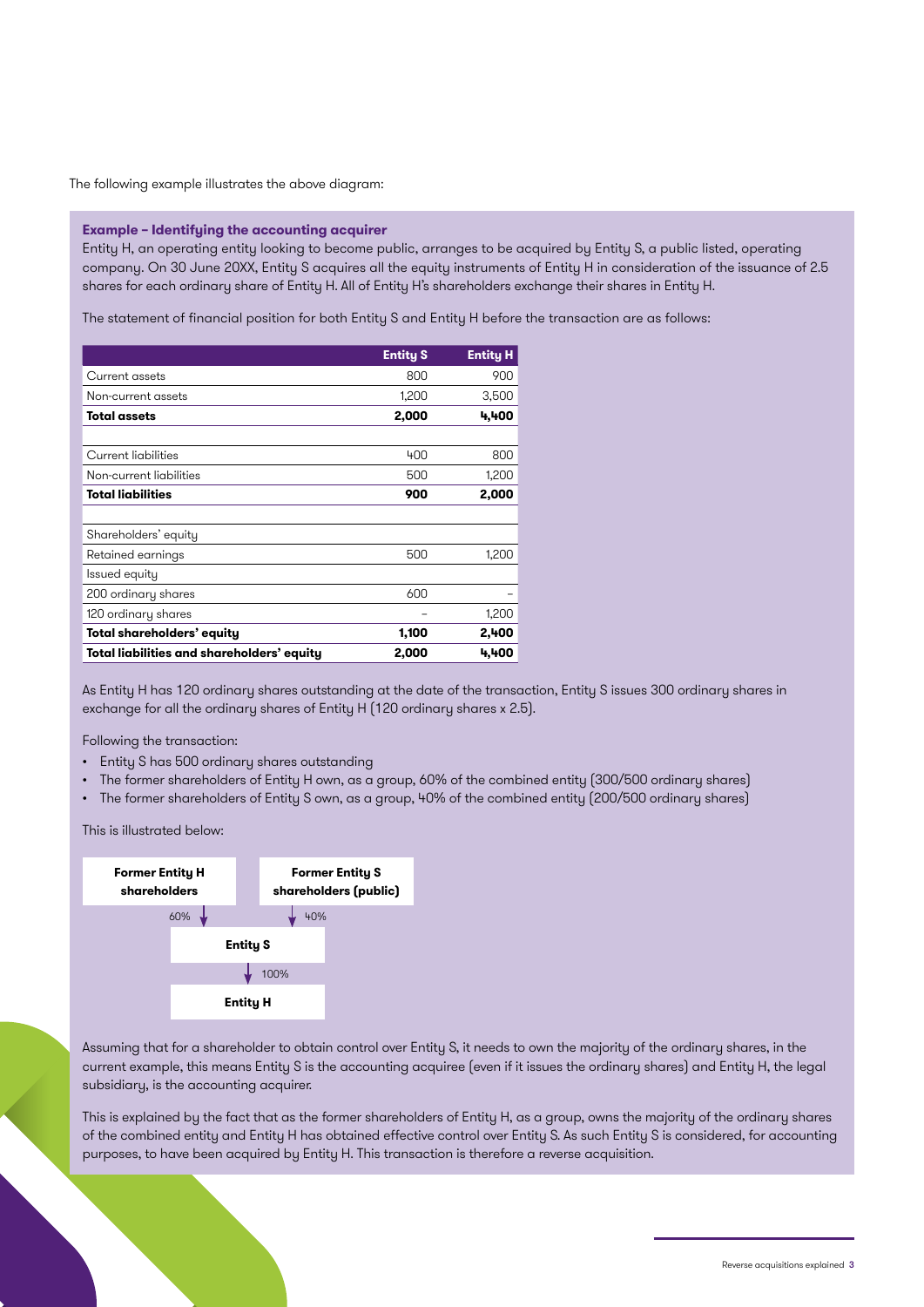## Is the reverse acquisition transaction a business combination?

Answering this question involves determining:

- which company is the 'accounting acquirer' under IFRS 3, ie the company that obtains effective control over the other, and
- whether or not the acquired company (ie the 'accounting acquiree') is a business as defined in IFRS 3.

## Identifying the acquirer

When a transaction between entities is carried out primarily by exchanging shares, the entity that obtains the control over the other entity is the accounting acquirer. Although IFRS 3 indicates to use the guidance in IFRS 10 to identify such acquirer, in practice, the factors listed in IFRS 3 with regards to the transactions effected by an exchange of equity interests should also be analysed. Refer to our article ['Insights into IFRS 3](https://www.grantthornton.global/en/insights/articles/ifrs-3-insights/IFRS-3-Identifying-the-acquirer/)  - Identifying the acquirer' for more details on this guidance.

The following facts and circumstances are likely to indicate the legal subsidiary is the accounting acquirer:

- the former shareholders of the legal subsidiary, as a group, retain or receive the largest portion of the voting rights in the new combined entity (which include potential voting rights that could be exercised)
- the relative size (measured in, for example, assets, revenues or profit) of the legal subsidiary is significantly greater than that of the legal parent
- the former owners or managers of the legal subsidiary dominate the composition of the governing body or senior management of the combined entity.

#### **Practical insight – Reporting entity vs legal entity**

The IFRS Interpretations Committee (IFRIC) received a request to clarify whether a business (legally acquired) that is not a legal entity could be considered to be the accounting acquirer in a reverse acquisition under IFRS 3. In September 2011, the IFRIC observed that IFRS standards do not require a 'reporting entity' to be a legal entity. Therefore, an acquirer that is a 'reporting entity' but not a legal entity can be considered to be an accounting acquirer in a reverse acquisition. This IFRIC decision has raised some issues in practice on how to determine the boundaries of the assets and liabilities of the business and the nature of the equity that is transferred.

#### **What if the legal acquirer transfers also cash?**

When a legal parent pays cash to acquire shares in a subsidiary the transaction would normally be accounted for as a regular business combination, ie considering the entity that is transferring cash is the acquirer. However, in some circumstances the business combination can still be considered a reverse acquisition even if cash is transferred from the legal parent to the owners of the legal subsidiary where other facts demonstrate the legal subsidiary is finally the accounting acquirer.

An important determining factor in identifying the acquirer is control. When it is clear as part of this transaction the legal subsidiary has obtained control over the legal parent (in accordance with the definition of control as stated in IFRS 10 'Consolidated Financial Statements'), the transaction should then be accounted for as a reverse acquisition. While this is a possible scenario, and one that can be challenging to deal with in practice, we do not believe reverse acquisitions with a payment in cash are common in practice.

<sup>4</sup> Reverse acquisitions explained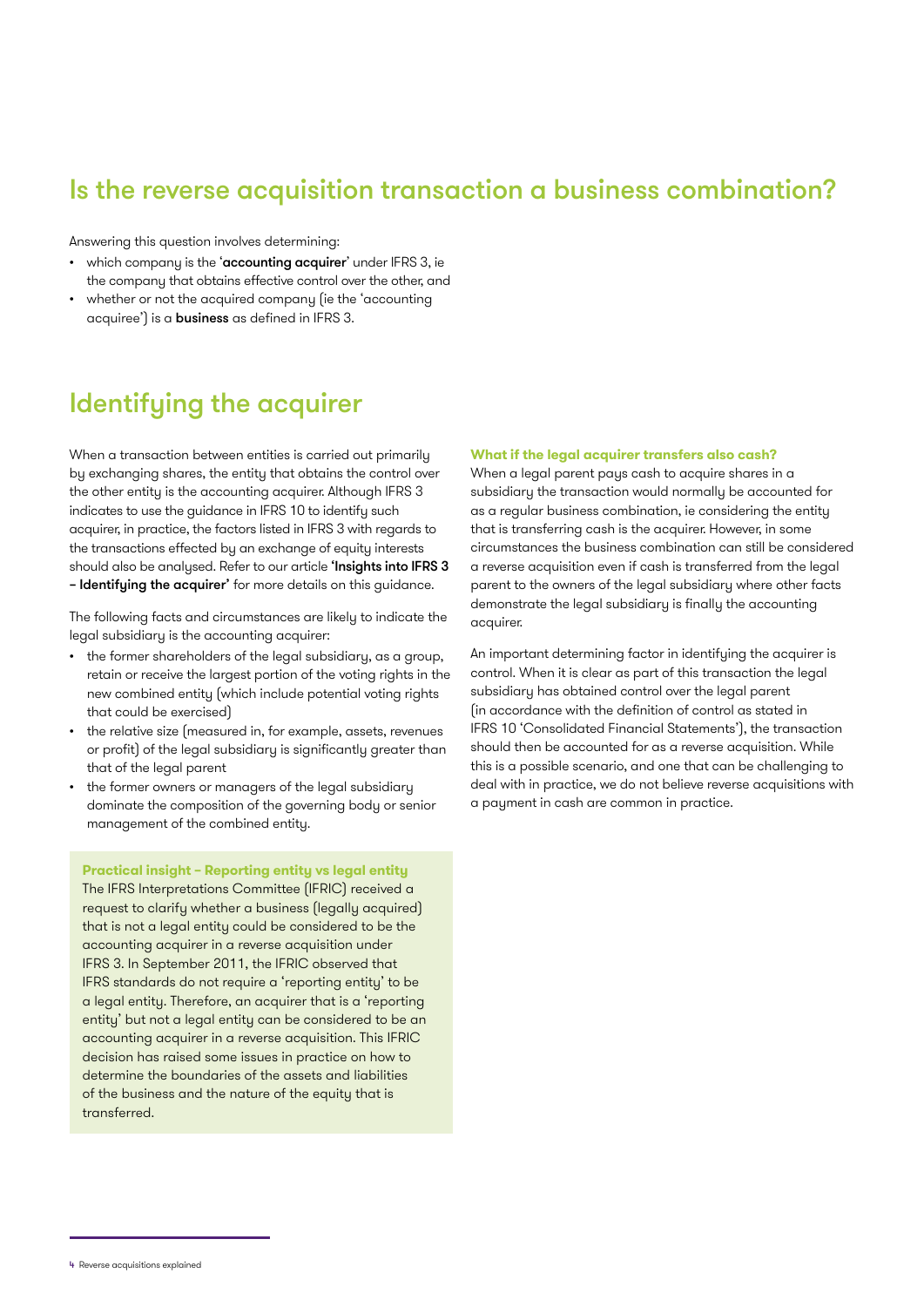# What is a business?

This is one of the most commonly asked application questions in practice, in part because the answer makes a significant difference to how the transaction is accounted for.

IFRS 3 includes both a definition of a business and some detailed supporting guidance.

#### **IFRS 3's Definition of a business**

A business is defined as 'An integrated set of activities and assets that is capable of being conducted and managed for the purpose of providing goods or services to customers, generating investment income (such as dividends or interest) or generating other income from ordinary activities.'

#### **What are the minimum requirements to meet the definition of a business?**

IFRS 3 acknowledges that despite most businesses having outputs, outputs are not necessary for an integrated set of assets and activities to qualify as a business. In order to meet the definition of a business, the acquired set of activities and assets must have as a minimum an input and a substantive process that can collectively significantly contribute to the creation of outputs.

Furthermore, IFRS 3 includes an optional concentration test that could be relevant in the present context. Refer to our article 'Insights into IFRS 3 - Definition of a business' for more details, including how to apply the optional concentration test.

In our view, a listed shell company that has no current substantive operations, and whose activities mainly involved managing its cash balances and filing obligations, would not meet the criteria of a business. This is because it has no substantive processes. For this reason, we consider many transactions in which a private operating company arranges to be acquired by a listed shell company are not business combinations and therefore fall outside the scope of IFRS 3.

## How to account for a reverse acquisition

The following diagram illustrates the two possible accounting treatments, with reference to the relevant publications, when facing a reverse acquisition: